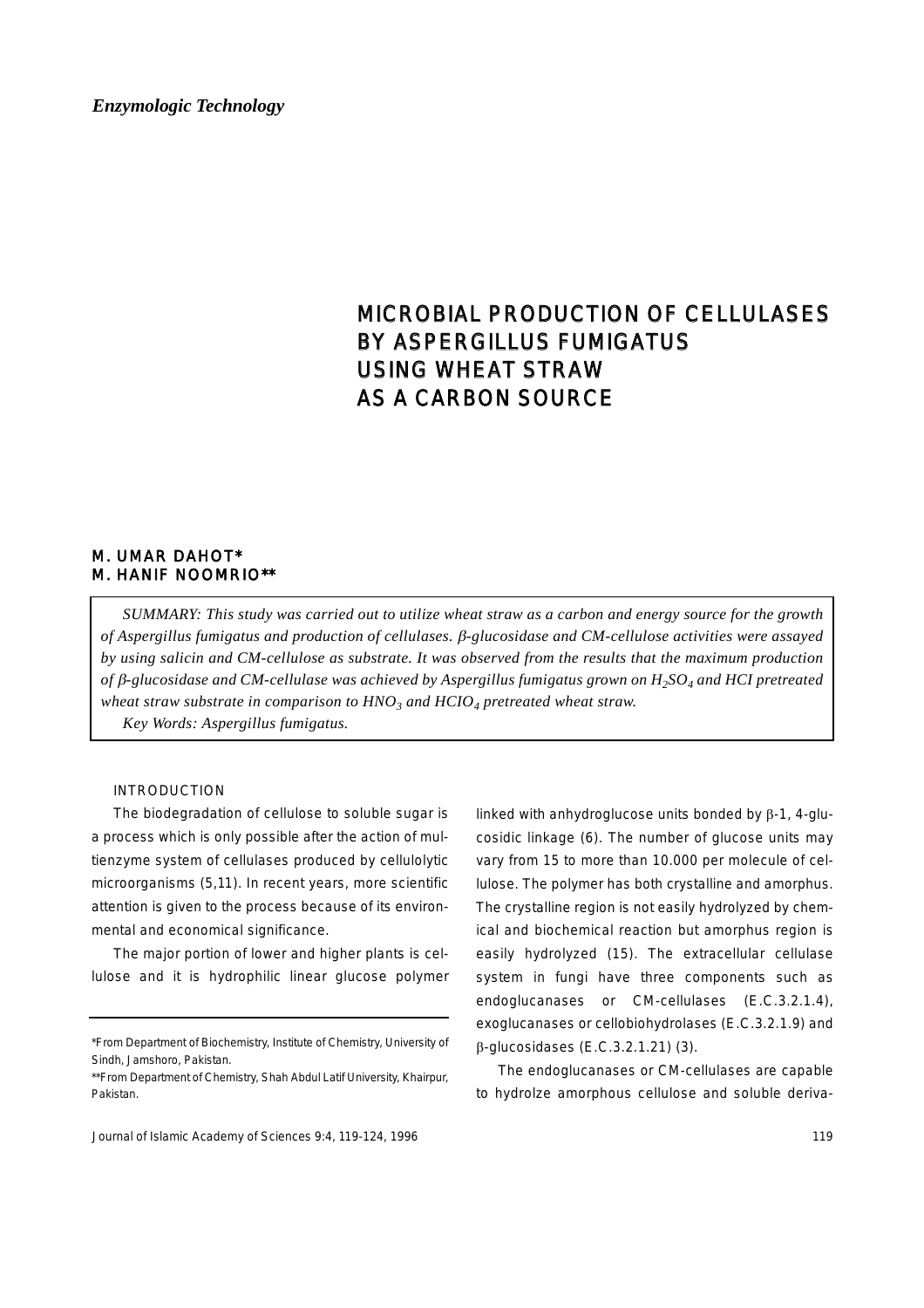tives of CM-cellulose. Their attack on amorphous cellulose is to cleave β-glucosidic linkages. The exo- glucanases or cellobiohydrolases degrade amorphous cellulose from nonreducing end to remove cellobiose units. However crystalline cellulose is degraded by the combined action of endo and exoglucanases. β-Glucosidase act on cellobiose and short cello-oligosaccharides from non-reducing end to remove glucose (1).

The main object of present work is to utilize agricultural waste which is produced in large scale in this country as a substrate for the growth of Aspergillus fumigatus and production of cellulases.

## MATERIALS AND METHODS

**Microorganism:** The Aspergillus fumigatus was isolated and identified in this Laboratory and stock cultures were maintained on Czepaks agar. The sterilized slants were inoculated with Aspergillus fumigatus. After inoculation these slants were incubated at 27°C to obtain luxuriant growth.

**Chemicals:** Carboxymethylcellulose (CMC) and Salicin were purchased from BDH, Sodium potassium tartrate from E. Merc and dinitrosalicylic acid was supplied by Sigma Chemicals. All other reagents used were of analytical grade.

**Culture medium:** The following ingredients were used for the preparation of culture medium as reported by Burrel et al. (2) without changing the chemical composition using g/L of  $(NH<sub>4</sub>)SO<sub>4</sub>$  2.5g. Fumaric acid 2.0g, KH<sub>2</sub> PO<sub>4</sub> 1.0g, MgSO<sub>4</sub>. 7H<sub>2</sub>O 0.5g, (NH<sub>4</sub>) Fe  $(SO_4)_2$  12H<sub>2</sub>O 0.2mg, ZnSO<sub>4</sub>.7H<sub>2</sub>O 0.2mg, MnSO<sub>4</sub>. 5H<sub>2</sub>O 0.1 mg and thiamine hydrochloride 0.1 mg. The pH of the culture medium was adjusted to 6.0.

**Preparation of spore suspension:** To stock culture 10.0 ml of sterilized water was added and the surface was gently rubbed with sterilized wire loop. The spore suspension was further diluted to 100.00 ml with sterilized water (9).

**Hydrolysis of Wheat straw:** 10.0 g of wheat straw was hydrolyzed with 800.00 ml of 0.6N  $H_2SO_4$ , HCIO<sub>4</sub>, HNO<sub>3</sub> and HCI for two hours on flame, maintaining the level of slurry con-

Table 1: Effect of 0.6 N H<sub>2</sub>SO<sub>4</sub> pretreated wheat straw as a carbon source on the production of cellulases by Aspergillus fumigatus. Fungus was grown on media with initial pH 6.0 in cooled orbital shaking incubator adjusted at 200 rev/min at 28 ± 2°C.

| Time   | Final | Weight of | T. sugar | R. sugar | T. protein |         | $\mu$ mol / ml broth |
|--------|-------|-----------|----------|----------|------------|---------|----------------------|
| period | pH    | mycelia   | mg/ml    | mg/ml    | mg/ml      | Enzyme  | activity             |
| hours  |       | G/L       | broth    | broth    | broth      | $C_{1}$ | $C_2$                |
| 24     | 6.03  | 0.051     | 0.595    | 0.525    | 0.415      | 0.0063  | 0.225                |
| 48     | 5.91  | 0.144     | 0.545    | 0.440    | 0.410      | 0.0090  | 0.017                |
| 72     | 6.31  | 0.152     | 0.495    | 0.240    | 0.405      | 0.0126  | 0.014                |
| 96     | 7.24  | 0.180     | 0.425    | 0.150    | 0.400      | 0.0333  | 0.011                |
| 120    | 8.07  | 0.204     | 0.250    | 0.085    | 0.380      | 0.0369  | 0.009                |
| 144    | 8.18  | 0.216     | 0.215    | 0.075    | 0.375      | 0.0459  | 0.007                |
| 168    | 8.24  | 0.242     | 0.210    | 0.070    | 0.360      | 0.1320  | 0.005                |
| 192    | 8.25  | 0.207     | 0.203    | 0.077    | 0.350      | 0.0855  | 0.005                |
| 216    | 8.26  | 0.182     | 0.195    | 0.080    | 0.340      | 0.0680  | 0.004                |
| 240    | 8.00  | 0.140     | 0.180    | 0.081    | 0.328      | 0.0432  | 0.002                |

 $C_1$  = β-Glucosidase,  $C_2$  = CM-cellulase.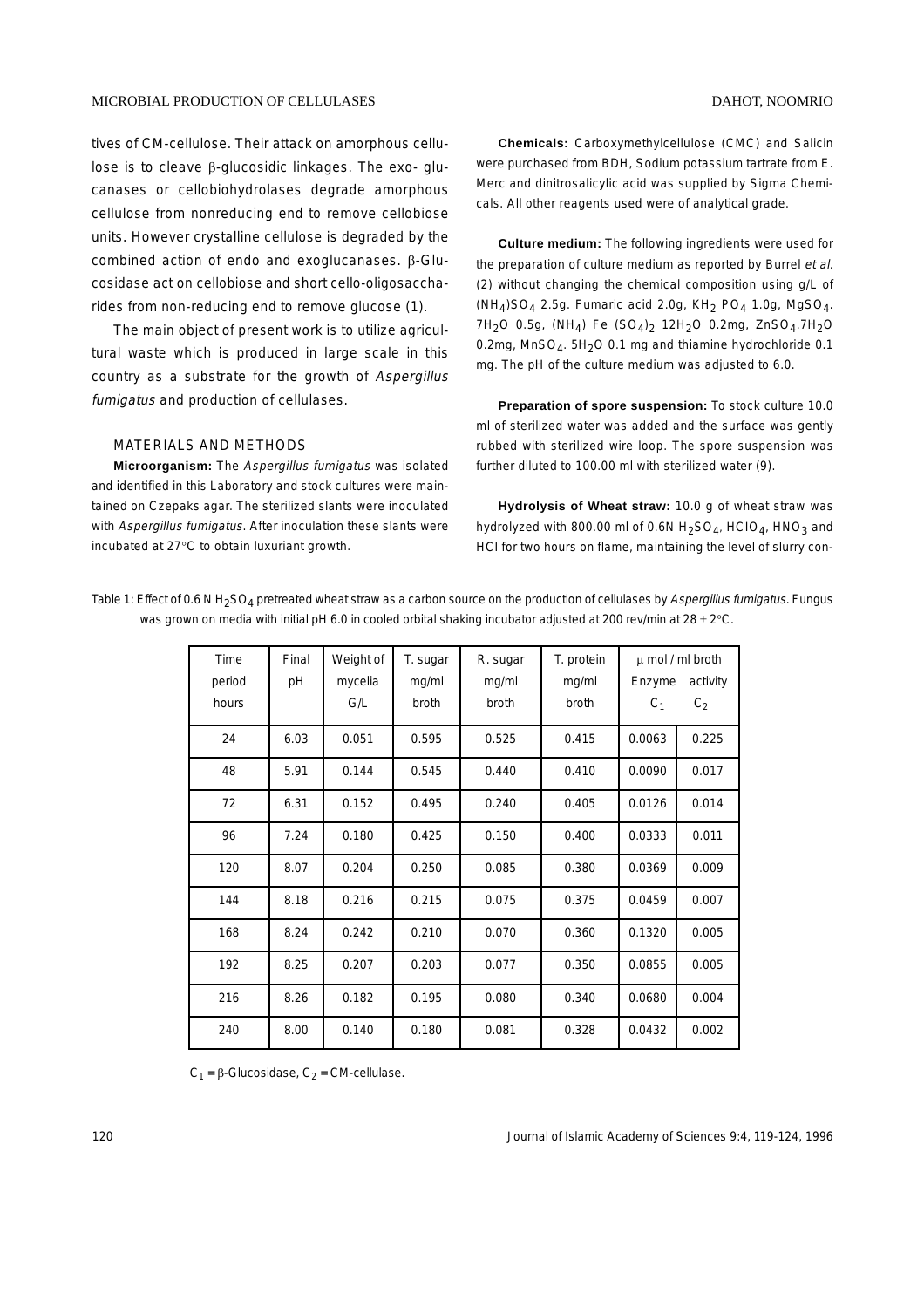Table 2: Effect of 0.6N HCIO<sub>4</sub> pretreated wheat straw as a carbon source on the production of cellulases by Aspergillus fumigatus. Fungus was grown on media with initial pH 6.0 in cooled orbital shaking incubator adjusted at 200 rev/min at 28±2°C.

| Time period | Final | Weight of | T. sugar | R. sugar | T. protein |        | $\mu$ mol / ml broth |
|-------------|-------|-----------|----------|----------|------------|--------|----------------------|
| hours       | pH    | mycelia   | mg/ml    | mg/ml    | mg/ml      | Enzyme | activity             |
|             |       | G/L       | broth    | broth    | broth      | $C_1$  | $C_2$                |
| 24          | 5.85  | 0.152     | 2.89     | 1.92     | 0.570      | 0.0216 | 0.021                |
| 48          | 5.80  | 0.279     | 0.41     | 0.22     | 0.380      | 0.0171 | 0.015                |
| 72          | 6.20  | 0.258     | 0.38     | 0.21     | 0.360      | 0.0126 | 0.014                |
| 96          | 7.32  | 0.185     | 0.16     | 0.18     | 0.360      | 0.0111 | 0.012                |
| 120         | 7.43  | 0.184     | 0.46     | 0.14     | 0.380      | 0.0090 | 0.011                |
| 144         | 7.52  | 0.154     | 1.32     | 0.08     | 0.810      | 0.0183 | 0.010                |
| 168         | 7.51  | 0.214     | 1.48     | 0.15     | 0.680      | 0.0306 | 0.007                |
| 192         | 7.54  | 0.228     | 4.20     | 0.18     | 0.665      | 0.0270 | 0.006                |
| 216         | 7.56  | 0.212     | 3.30     | 0.13     | 0.650      | 0.0261 | 0.005                |
| 240         | 7.55  | 0.208     | 3.00     | 0.12     | 0.630      | 0.0024 | 0.004                |

 $C_1$  = β-Glucosidase,  $C_2$  = CM-cellulase.

stant. The digested slurry was autoclaved for 30 minutes at 1.5 kg/cm2. The slurry was filtered through Whatman number 1 filter paper after cooling at room temperature. The filtrate of solubilized wheat straw was incorporated into mineral medium as a carbon source. The loss in weight of wheat straw was determined after drying at 105°C to constant weight.

**Cultivation condition:** 50.0 ml of solubilized wheat straw incorporated with culture medium was taken in 250 ml conical flasks plugged with cotton wool and autoclaved at 1.5 kg/cm2 for 20 minutes. The sterilized media cooled at room temperature was inoculated with 1.0 ml of Aspergillus fumigatus spores. The flasks were incubated in an orbital cooled shaking incubator (Gallenkamp) at  $28 \pm 2^{\circ}$ C adjusted at 200 rev min<sup>-1</sup>. The culture broth was separated from mycelium after an interval of 24 hours incubation period by filtration through Whatman number 1 filter paper. The enzyme activities of CM-Cellulase and β-Glucosidase were examined in the culture broth. The mycelia was dried at 105°C in an oven to constant weight.

**Determination of total carbohydrate:** The carbohydrate content of digested wheat straw and culture broth was measured by phenol sulphuric acid method (4) with glucose as standard.

**Determination of reducing sugars:** Reducing sugars in digested wheat straw and culture broth were determined by dinitrosalicylic acid (DNS) method (14) with glucose as standard.

**Determination of protein:** The protein content of culture broth was determined by Lowry et al. method (12) with bovine serum albumin as standard.

**Assay of CM-Cellulase activity:** CM-Cellulase activity was determined as reported by Mandels et al. (13).

One unit of CM-cellulase activity was defined as the amount of the enzyme that liberated one micro mole of glucose per ml culture broth from CM-cellulose under the assay conditions.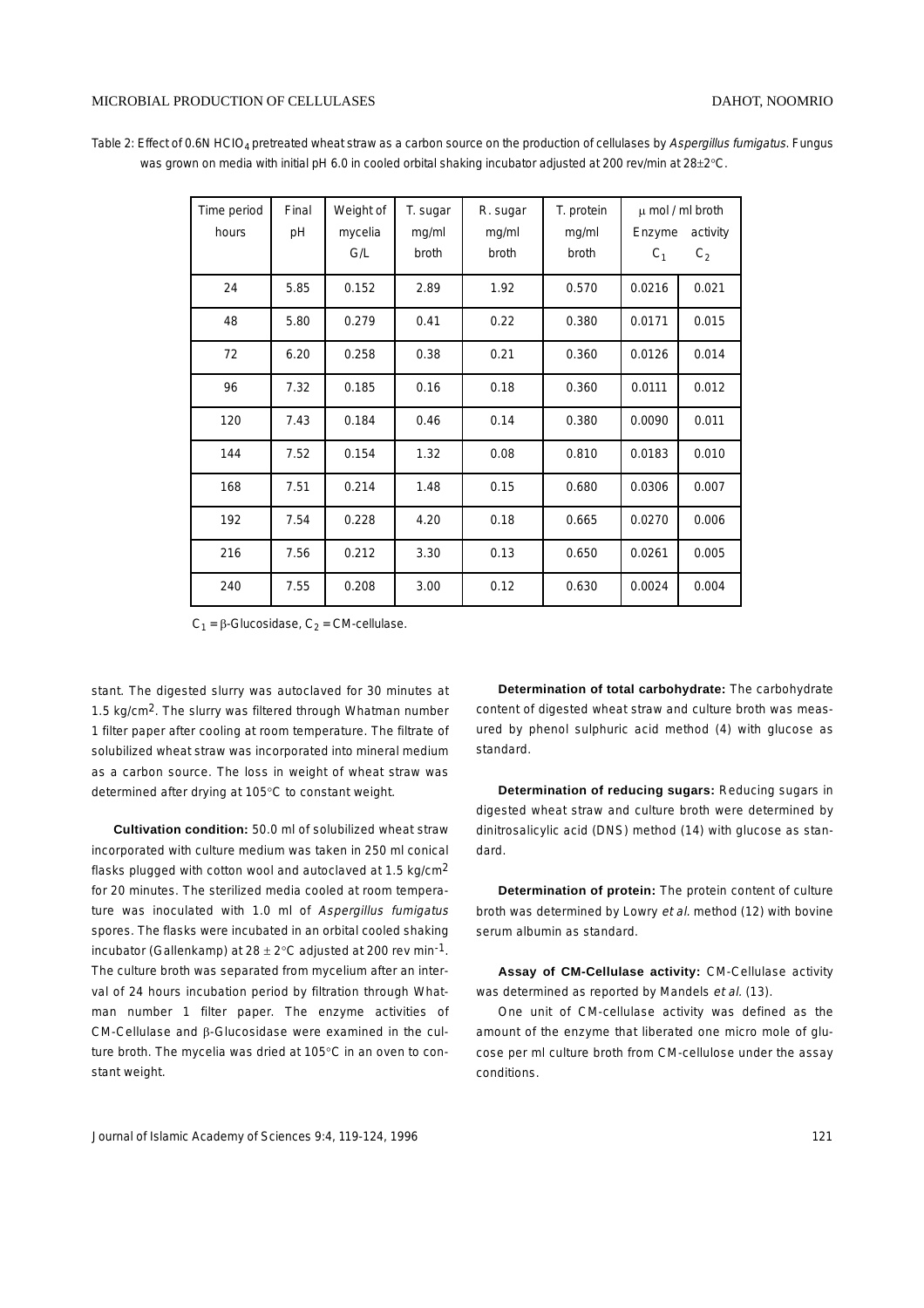| Table 3: Effect of 0.6N HCI pretreated wheat straw as a carbon source on the production of cellulases by Aspergillus fumigatus. Fungus |  |  |  |  |
|----------------------------------------------------------------------------------------------------------------------------------------|--|--|--|--|
| was grown on media with initial pH 6.0 in cooled orbital shaking incubator adjusted at 200 rev/min at 28 $\pm$ 2°C.                    |  |  |  |  |

| Time            | Final | Weight of      | T. sugar       | R. sugar       | T. protein     | $\mu$ mol / ml broth |                            |
|-----------------|-------|----------------|----------------|----------------|----------------|----------------------|----------------------------|
| period<br>hours | pH    | mycelia<br>G/L | mg/ml<br>broth | mg/ml<br>broth | mg/ml<br>broth | Enzyme<br>$C_1$      | activity<br>C <sub>2</sub> |
|                 |       |                |                |                |                |                      |                            |
| 24              | 5.81  | 0.148          | 3.63           | 1.80           | 0.540          | 0.0315               | 0.027                      |
| 48              | 5.94  | 0.136          | 0.58           | 1.00           | 0.435          | 0.0264               | 0.019                      |
| 72              | 6.56  | 0.120          | 0.52           | 0.58           | 0.400          | 0.0216               | 0.017                      |
| 96              | 7.72  | 0.124          | 0.48           | 0.12           | 0.360          | 0.0198               | 0.015                      |
| 120             | 8.03  | 0.126          | 0.43           | 0.05           | 0.360          | 0.0135               | 0.013                      |
| 144             | 8.05  | 0.130          | 0.38           | 0.03           | 0.330          | 0.0108               | 0.011                      |
| 168             | 8.16  | 0.150          | 1.23           | 0.07           | 0.810          | 0.0144               | 0.017                      |
| 192             | 8.41  | 0.170          | 1.76           | 0.11           | 0.810          | 0.0405               | 0.050                      |
| 216             | 7.61  | 0.164          | 2.33           | 0.50           | 0.675          | 0.0639               | 0.063                      |
| 240             | 5.98  | 0.132          | 2.85           | 0.85           | 0.650          | 0.0477               | 0.037                      |

 $C_1$  = β-Glucosidase,  $C_2$  = CM-cellulase.

**Assay of** β**-Glucosidase activity:** β-glucosidase activity was determined by the method of Sternberg et al. (17).

One unit of β-glucosidase activity was defined as the amount of enzyme that liberated one micro mole of glucose per ml culture broth from cellobiose under the standard assay conditions.

# RESULTS AND DISCUSSION

The digestion of wheat straw with acids such as  $H_2SO_4$ , HCIO<sub>4</sub>, HCI and HNO<sub>3</sub> to simple sugars was carried out to select a suitable pretreatment method. Simple sugars produced from wheat straw with acid treatment were used as a carbon and energy source for the growth of microorganism and cellulase production which needs optimized fermantation process. Several pretreatment methods are reported in the literature such as physical chemical and enzymatic but sulphuric acid of about 0.5% is usually used at 150-185°C (16). An agricultural waste hydrolyzed with sulphuric acid produces variety of sugars and their degradation products. It is reported that the release of fermentation

sugars varies from acids to acids used in hydrolysis process (7,8). A comparison of the quantity of cellulases production and growth pattern of Aspergillus fumigatus in various acid pretreated wheat straw mineral medium was made and results are presented in Tables 1, 2, 3 and 4. It was observed from Table 1 and 3 that the rate of β-glucosidase and CM-cellulase production by Aspergillus fumigatus in 0.6N  $H_2SO_4$  and HCI pretreated wheat straw mineral medium reached maximum at 168 and 216 hours and 24 and 216 hours respectively. Whereas an appreciable amount of cellulases was not produced when fungus was grown on 0.6N HCIO<sub>4</sub> and HNO<sub>3</sub> pretreated wheat straw mineral medium. However, fluctuations were recorded in case of total sugar, reducing sugar, protein and final pH during the growth of Aspergillus fumigatus for production of cellulases as shown in Tables 1, 2, 3 and 4. Evidence in the literature suggests that there is no definite relationship between time of growth and cellulases production but the nature of simple sugar, pH of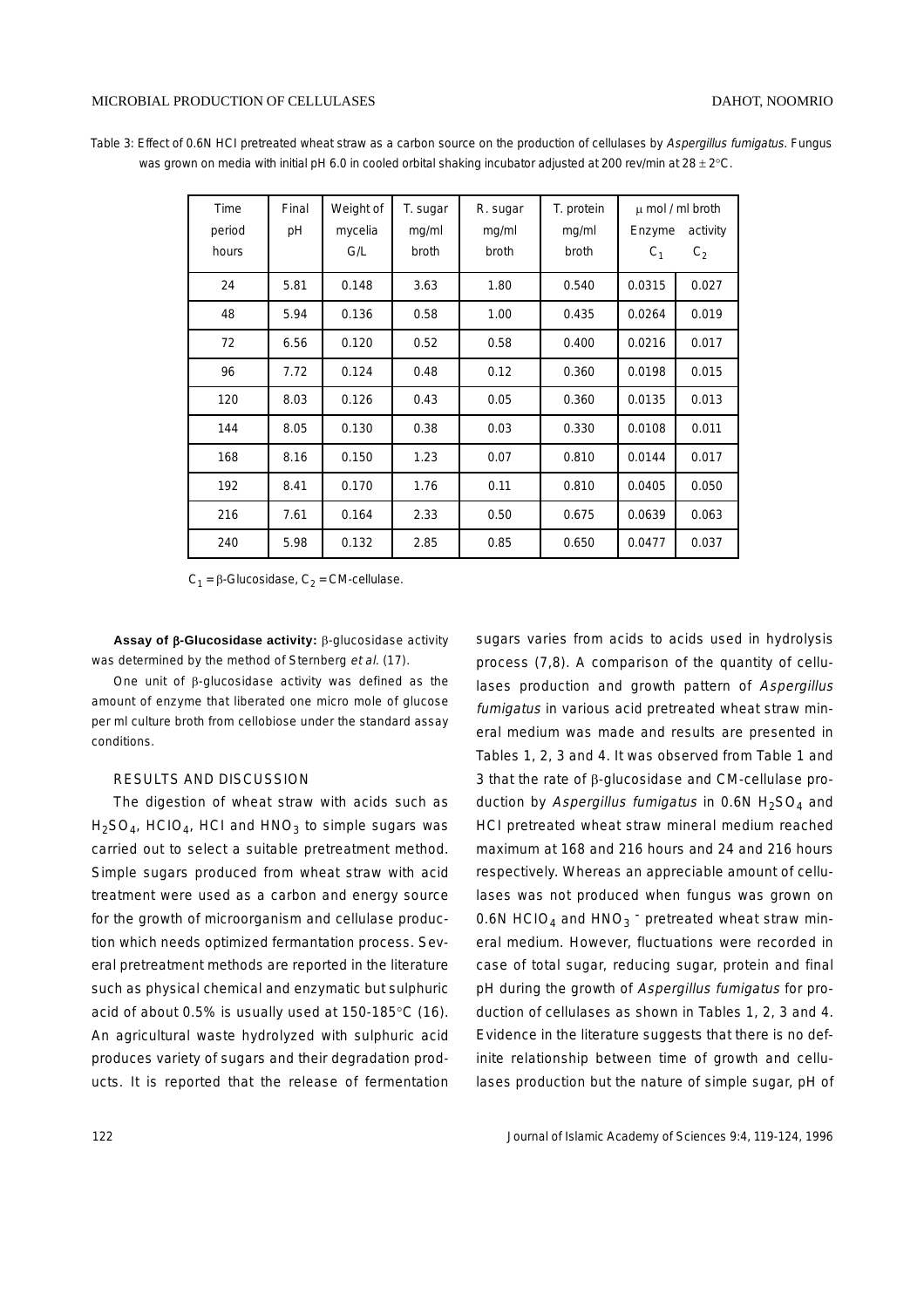Table 4: Effect of 0.6N HNO<sub>3</sub> pretreated wheat straw as a carbon source on the production of cellulases by Aspergillus fumigatus. Fungus was grown on media with initial pH 6.0 in cooled orbital shaking incubator adjusted at 200 rev/min at 28 ± 2°C.

| Time   | Final | Weight of | T. sugar | R. sugar | T. protein |                | $\mu$ mol / ml broth |
|--------|-------|-----------|----------|----------|------------|----------------|----------------------|
| period | pH    | mycelia   | mg/ml    | mg/ml    | mg/ml      | Enzyme         | activity             |
| hours  |       | G/L       | broth    | broth    | broth      | C <sub>1</sub> | $C_2$                |
| 24     | 5.92  | 0.120     | 3.78     | 1.60     | 0.400      | 0.0477         | 0.020                |
| 48     | 6.29  | 0.202     | 10.56    | 1.90     | 0.250      | 0.0515         | 0.015                |
| 72     | 6.87  | 0.170     | 8.91     | 1.52     | 0.230      | 0.0531         | 0.012                |
| 96     | 7.26  | 0.124     | 7.24     | 0.55     | 0.190      | 0.0585         | 0.010                |
| 120    | 8.04  | 0.154     | 4.74     | 0.12     | 0.240      | 0.0470         | 0.009                |
| 144    | 8.16  | 0.160     | 0.99     | 0.09     | 0.325      | 0.0369         | 0.007                |
| 168    | 8.37  | 0.169     | 0.41     | 0.05     | 0.325      | 0.0338         | 0.006                |
| 192    | 8.56  | 0.174     | 0.49     | 0.05     | 0.232      | 0.0264         | 0.004                |
| 216    | 8.81  | 0.172     | 0.60     | 0.04     | 0.140      | 0.0423         | 0.008                |
| 240    | 8.70  | 0.172     | 0.60     | 0.04     | 0.130      | 0.0508         | 0.009                |

 $C_1$  = β-Glucosidase,  $C_2$  = CM-cellulase.

the media composition play a strong role in cellulases production.

# ACKNOWLEDGEMENT

One of us (MH Noomrio) is grateful to Pakistan Science Foundation for award of fellowship during this study.

#### REFERENCES

1. Bashir B, SR Ashfaq, MI Rajoka, KA Malik and CA Batt : Cloning of cellulase gene using PUC18 and Lambda 2001 vector. Proc Int symp Biotechnology for energy. pp 55-63, 1989.

2. Burrell RG, CW Clayton, ME Gallegly and VG Lilley: Factors affecting the antigenicity of the mycelium of three species of phytopathorea. Phytopath. 56:422-426, 1966.

3. Conghlan MP and LG Ljunghdahl : Biochemistry and genetics of cellulase degradation. Ed by JP Aubert, P Beguin and J Millet, Academic Press, New York, p 11, 1988.

4. Dubois M, KA Gibes, JK Hamilton, PA Rebers and F Smith : Colorimetric method for determination of sugars and related substances. Anal Chem 28:350-353, 1956.

5. Fogarty MW and CT Kelly : Enzyme and Fermentation Biotechnology. Ed by Wiseman, Ellis Hardwood Publ, vol 3, p 45, 1979.

6. Ghose TK and S Mishra : Role of biochemical in food and energy production. Symp Proc pp 123-147, 1984.

7. Han YW and AW Anderson : Cellulose fermentation. Appl. Microbiol. 30:390-396, 1975.

8. Han YW and CD Callihan : Cellulose fermentation: Effect of substrate pretreatment on microbial growth. Appl. Microbiol. 27:159-165, 1974.

9. Noomrio MH and MU Dahot : Comparative study on the production of cellulases by Aspergillus niger using agricultural waste as a carbon source. Proc All Pak Sci Conf 1:95-98, 1992.

10. Hulme M and SW Stranke : Induction and regulation of production of cellulases by fungi. Nature London 226:469-470, 1970.

11. Joglekar AV and NG Karanth : Studies on cellulases production by mutant Penicillium funiculosum. Biotechnol and Bioeng 26:1079-1084, 1984.

12. Lowry OH, NJ Rosebrough, AL Farr and RJ Randall : Protein measurement with folin phenol reagent. J Biol Chem 193:265- 275, 1951.